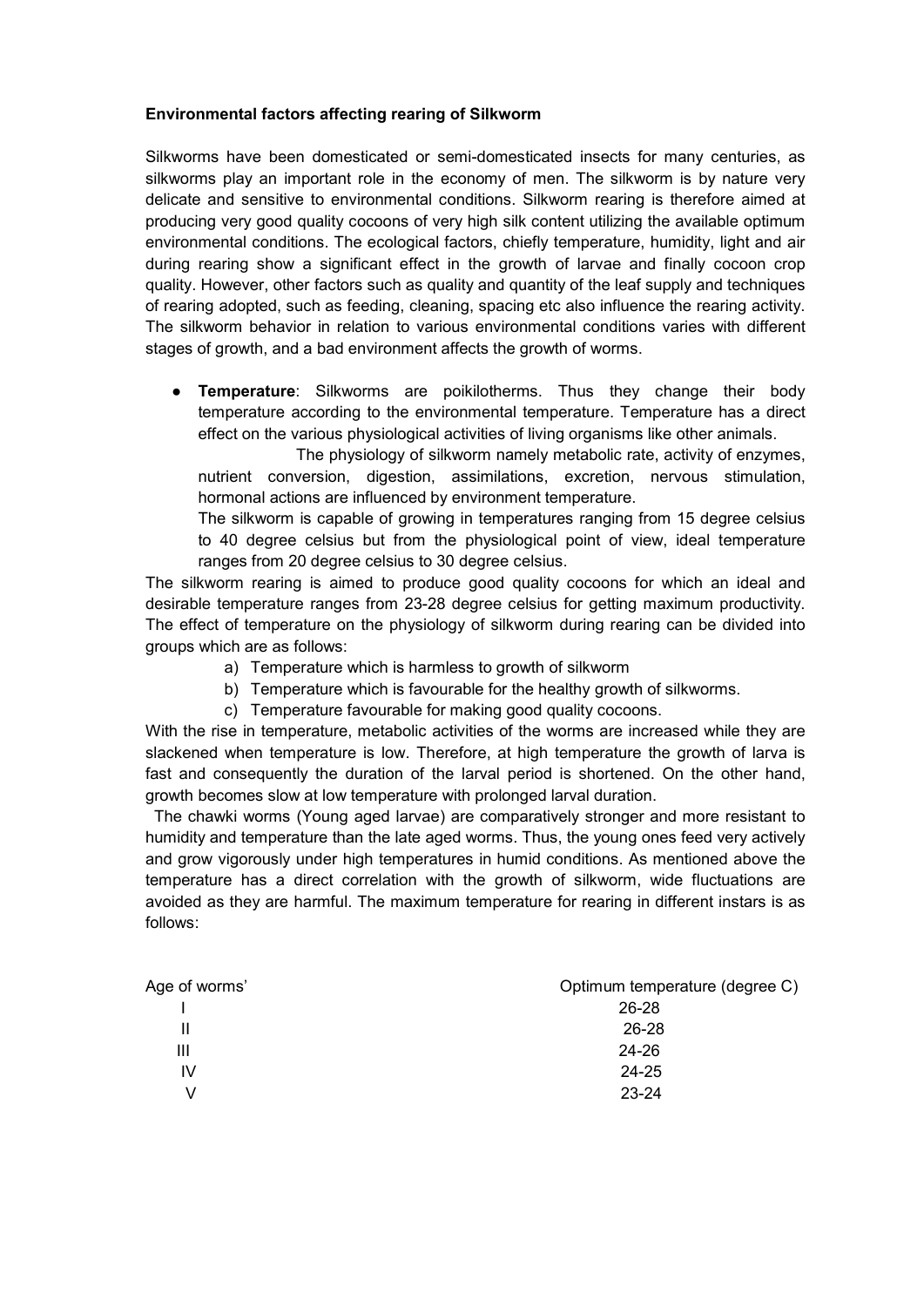In case silkworms are reared in such a temperature introspective stadium, they are filled with rich nutrients, sufficient leaves so that maximum possible growth can be achieved.

- **Humidity**: The role of rearing humidity upon the growth and health of silkworm is similar to that of rearing temperature. Humidity helps to decrease the length of growing period of silkworm by accelerating the activity of physiological function. The pH value of blood is remarkably lower at high humidity 80-90 % than at low humidity 60% condition. Expiration of carbon dioxide increases with rise in humidity. On the contrary, low humidity prolongs the length of the growing period of larva. The combined effect of both temperature and humidity largely determines the satisfactory growth of the silkworms and production of quality cocoons. In this way both temperature and humidity are complementary to each other. The role of humidity affects both directly and indirectly. Directly involves to influence the physiology of silkworm larva when indirectly influences the rate of withering of leaves in larval beds. Therefore, suitable rearing must be determined while considering the following points.
	- 1. The optimum humidity for the growth of silkworm is about 75% of relative humidity. The early instars are resistant to high humidity with relatively little or no effect of change in the moisture. On the contrary, the late age instars are weak against high humidity suffering badly from the damage of humidity.
	- 2. In an extremely desiccated rearing room silkworms cannot eat Mulberry leaves owing to the withering of leaves. Then they become malnourished especially this problem occurs in early instars.
	- 3. If the air of the rearing room is too moist, it becomes favourable to grow the pathogens and microbes thus silkworms are apts to suffer from disease

 Considering above factors, different humidity conditions are there for different instars: Age of worms **Humidity Humidity** 

|    | 85 |
|----|----|
| Ш  | 85 |
| Ш  | 80 |
| IV | 75 |
| V  | 70 |

For knowing the percent of humidity of a rearing home hygrometer/ wet/dry thermometer and humidity chart are required.

● **Air**: Silkworms breathe through 18 spiracles on both sides of the body supplying the blood with oxygen through the trachea .This trachea distributes the oxygen to the body and at the same time unnecessary substances like carbon dioxide or water produced in the body are expelled through trachea. Therefore it is needless to say that fresh air is necessary for the life of a silkworm.

The air of the rearing room is contaminated by carbon dioxide, Sulfuric acid gas, carbon monoxide, ammonia, formaldehyde etc produced by the breath of man, silkworm or Mulberry leaves fermented by litter, burning of coal. These gases are injurious to silkworms.